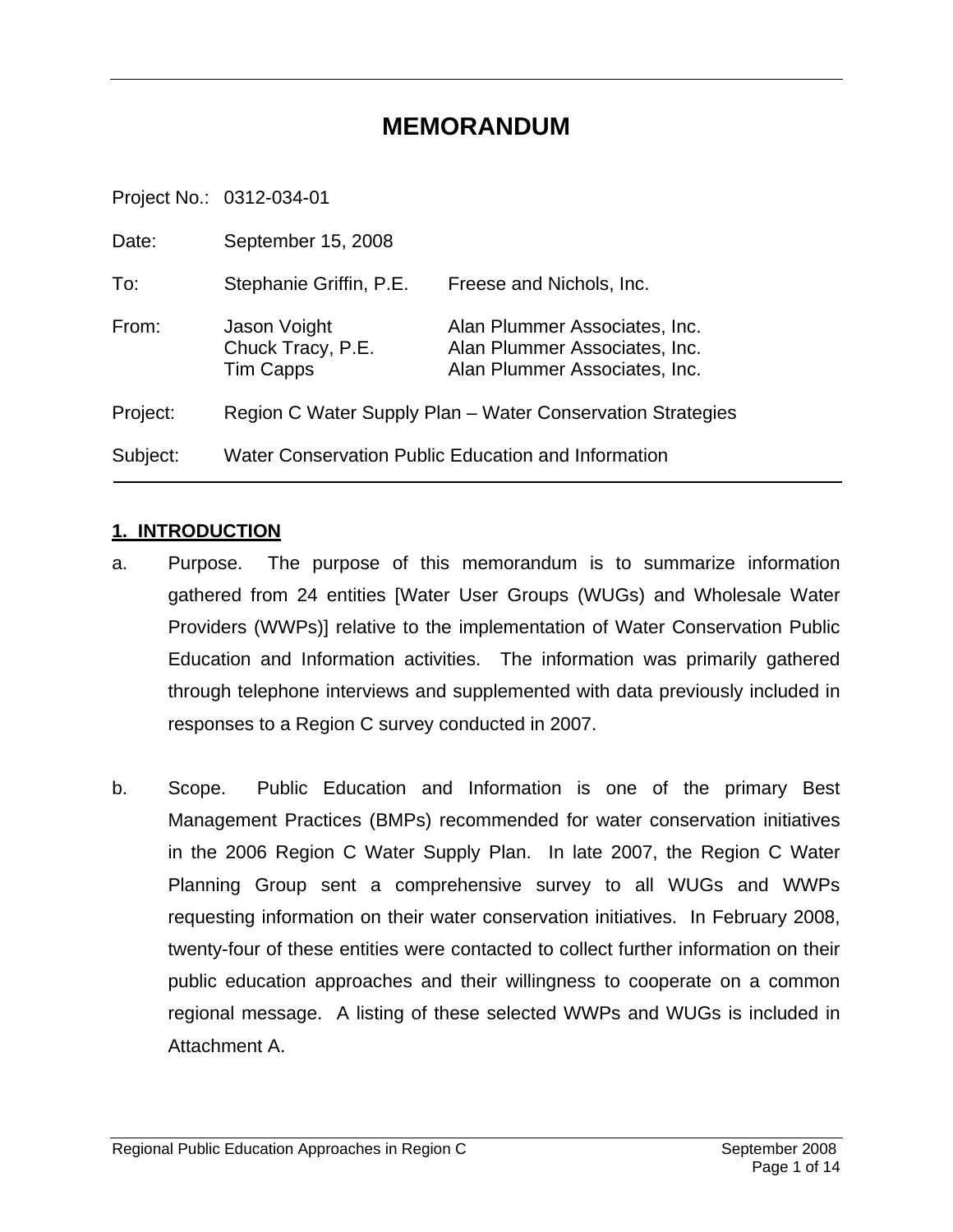c. Overview. Public and school education programs inform water customers on water conservation approaches and reinforce this message with periodic reminders. The goal of these programs is to promote public awareness of the importance of water conservation in managing and sustaining existing water supplies. Tools to meet this goal include print, radio, and television advertising; direct distribution of literature; special events and seminars; and websites. School education programs provide water conservation curriculum material at appropriate grade levels.

### **2. SURVEY OF PUBLIC EDUCATION AND OUTREACH PROGRAMS**

The 2007 Comprehensive Survey was completed by 96 WUGs and 25 WWPs. Based on the survey results, the Public and School Education BMP have been adopted by 44 percent of the WUGs and 60 percent of the WWPs. Seventy percent of the respondents indicated that the Public and School Education BMP was somewhat effective or a very effective practice. Table 1 below summarizes responses from the 2007 survey, which requested information about public outreach programs.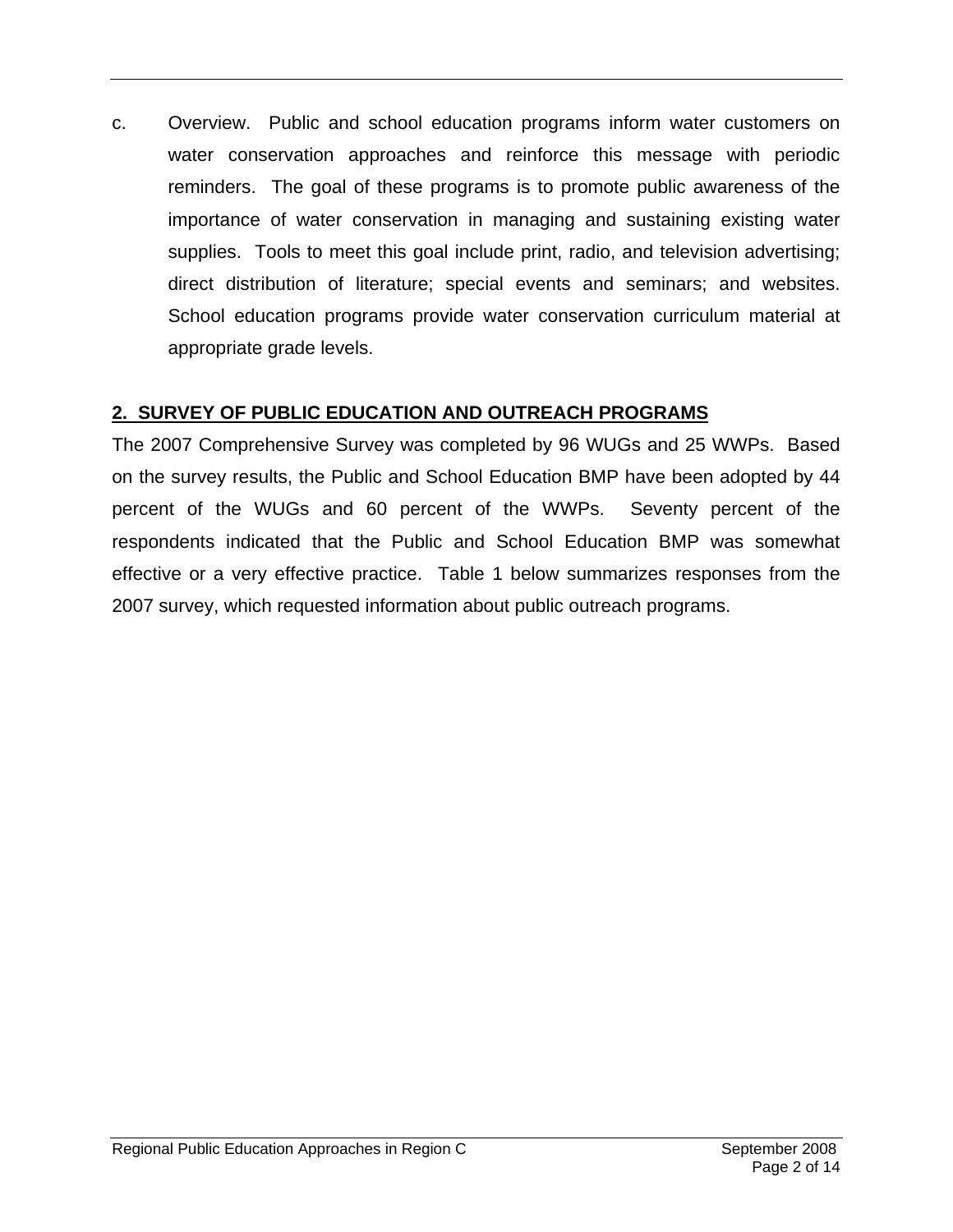| <b>Wholesale Water</b><br><b>Providers</b>            | <b>Public Outreach Programs</b>                                                                                                                | Annual<br>Budget/Costs <sup>(1)</sup> |
|-------------------------------------------------------|------------------------------------------------------------------------------------------------------------------------------------------------|---------------------------------------|
| <b>City of Dallas</b>                                 | Public awareness campaign, school programs,<br>brochures, speaking engagements, special events<br>and promotions, web site, water bill inserts | \$1,200,000                           |
| <b>City of Fort Worth</b>                             | Training for students, Customer Advisory<br>Committee, bill inserts, promotions, Speaker's<br>Bureau, gardening seminars, web site             | \$200,000                             |
| <b>City of Denton</b>                                 | Bill stuffers, television advertising, radio advertising                                                                                       | Not Reported                          |
| <b>City of North Richland Hills</b>                   | WaterWise, flyers                                                                                                                              | \$15,499                              |
| <b>City of Mansfield</b>                              | Smartscape classes and creek cleanups                                                                                                          | \$2,300                               |
| <b>Rockett SUD</b>                                    | Coloring books, stickers, brochure                                                                                                             | Not Reported                          |
| <b>City of Waxahachie</b>                             | Pamplets, reports, CDs, newspaper                                                                                                              | Not Reported                          |
| <b>City of Weatherford</b>                            | Recycle/reuse educaion day, mail outs, inserts in<br><b>bills</b>                                                                              | Not Reported                          |
| <b>North Texas Municipal</b><br><b>Water District</b> | School programs, state education program,<br>Water IQ                                                                                          | \$1,600,000                           |
| <b>Tarrant Regional Water</b><br><b>District</b>      | WaterWise, Major Rivers, Newspapers in<br>Education, Wetland Water Reuse Module, SAVE<br><b>WATER</b>                                          | Not Reported                          |
| <b>Trinity River Authority</b>                        | Public forums, meet with city staffs                                                                                                           | Not Reported                          |
| <b>Upper Trinity RWD</b>                              | Brochures, website, book covers, tree planting<br>program                                                                                      | Not Reported                          |

#### **TABLE 1: 2007 SURVEY REPORTED PUBLIC EDUCATION AND OUTREACH PROGRAMS**

(1) Annual budgets/costs do not include salaries, benefits, etc., related to personnel's time committed to these programs.

| <b>Water User Groups</b>  | <b>Public Outreach Programs</b>                                                                                                                                                 | <b>Annual Budget</b> |
|---------------------------|---------------------------------------------------------------------------------------------------------------------------------------------------------------------------------|----------------------|
| <b>City of Arlington</b>  | Public service announcements, bill inserts, web site,<br>newspaper, community groups                                                                                            | \$35,000             |
| <b>City of Plano</b>      | Indoor plumbing retrofit giveaways, school<br>programs, seminars, display boards, banners,<br>mailing inserts, web site                                                         | Not Reported         |
| <b>City of Carrollton</b> | Residential irrigation inspections                                                                                                                                              | \$6,000              |
| <b>City of McKinney</b>   | Web site, local television, mailers, billboards, and<br>theatres                                                                                                                | Not Reported         |
| <b>City of Lewisville</b> | City website, television, kiosks, mail outs, book<br>covers for schools, public education events                                                                                | \$800                |
| <b>City of Frisco</b>     | Evapotranspiration (ET) program, elementary<br>school programs, public events, web site, bill<br>inserts, meetings                                                              | Not Reported         |
| <b>City of Allen</b>      | Water Conservation Rebate Program, school clubs,<br>Adopt-A-Waterway Program, flyers, newspapers,<br>cable television, AISD, presentation for Scouts and<br>civic organizations | Not Reported         |
| <b>City of Wylie</b>      | Website, annual water report                                                                                                                                                    | Not Reported         |
| <b>City of Azle</b>       | Water plant tours, schools visits                                                                                                                                               | Not Reported         |
| <b>City of Chico</b>      | Major Rivers program taught at 5th grade level at<br><b>Chico Elementary School</b>                                                                                             | Not Reported         |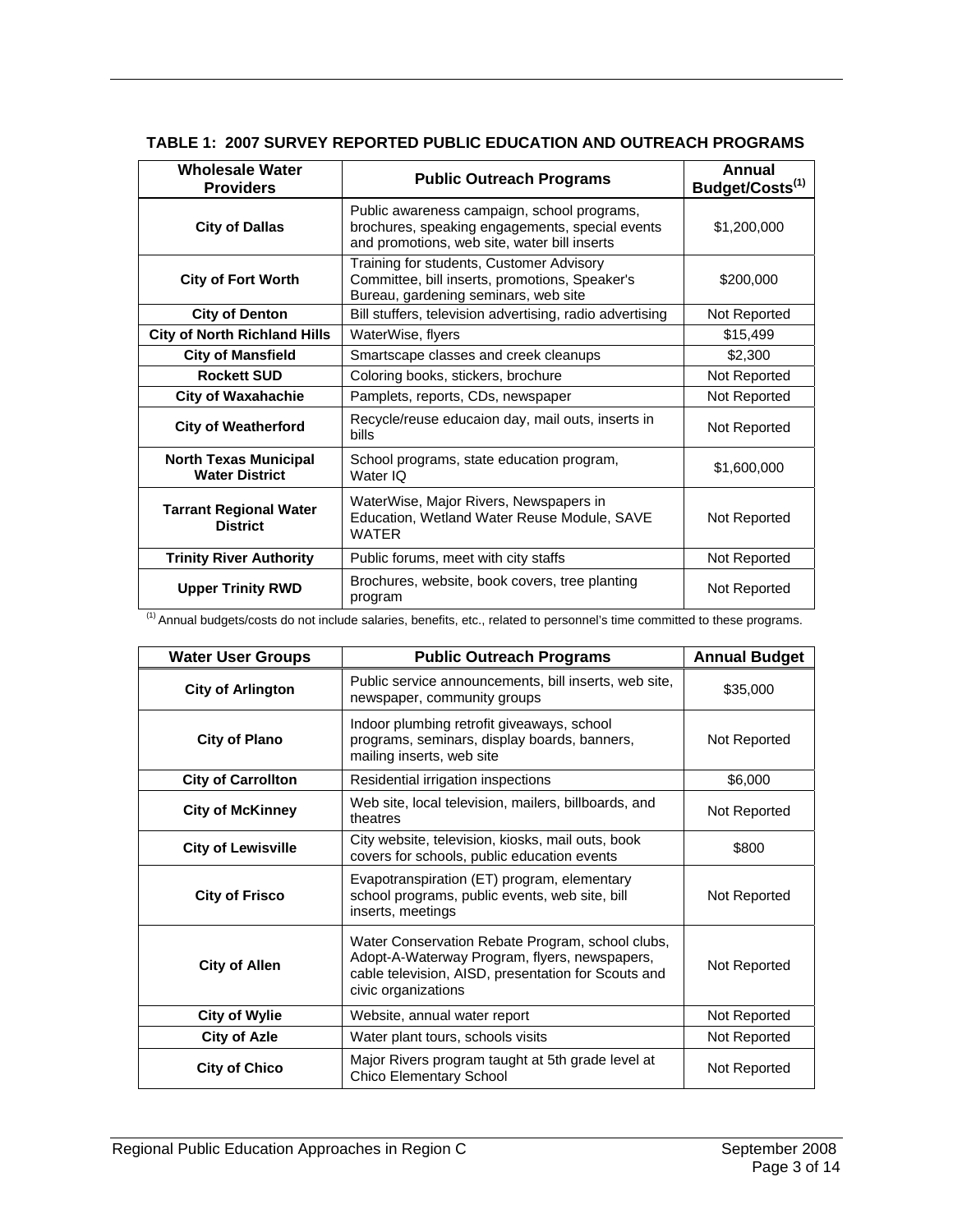#### **3. REGIONAL COOPERATION AND PROGRAMS**

Based on the 2007 surveys and the interviews, the water conservation messages from each regional program are mostly similar with a few differences. The City of Dallas, City of Fort Worth, Tarrant Regional Water District (TRWD), the Upper Trinity Regional Water District, the North Texas Municipal Water District (NTMWD), and others contribute to water conservation programs that messages reach outside their service areas and have a positive regional impact.

a. Water *IQ: Know Your Water Program*. Water IQ is the water conservation program for the State of Texas, which is maintained by the Texas Water Development Board (TWDB). The Water IQ program is a public education program designed to inform the public about their water supply sources in terms of location, quantity, and current status. The TWDB acknowledges that some conservation programs were developed before Water IQ. The TWDB would like to see these programs partner with Water IQ so that Water IQ would provide an overall statewide conservation program that works with existing local programs.

Currently, the Lower Colorado River Authority, the City of Austin, the City of Lubbock, the City of San Angelo, the City of Tyler, the High Plains Underground Water Conservation District No. 1, and the NTMWD subscribe to the Water IQ program. Each subscriber to the program develops specific educational materials to inform their customer base about current and past issues, efforts, and developments within their water supply system. These educational materials range from brochures to television advertisements. Each subscriber has developed a user friendly website to promote educational efforts.

Specific to Region C, the NTMWD unveiled its Water IQ program in 2006 responding to the need to educate the public on their source of water and the need to use water wisely and efficiently. Currently, the NTMWD promotes its messages through various media outlets including a user friendly website (www.WaterIQ.org), television advertisements, radio reads, print media,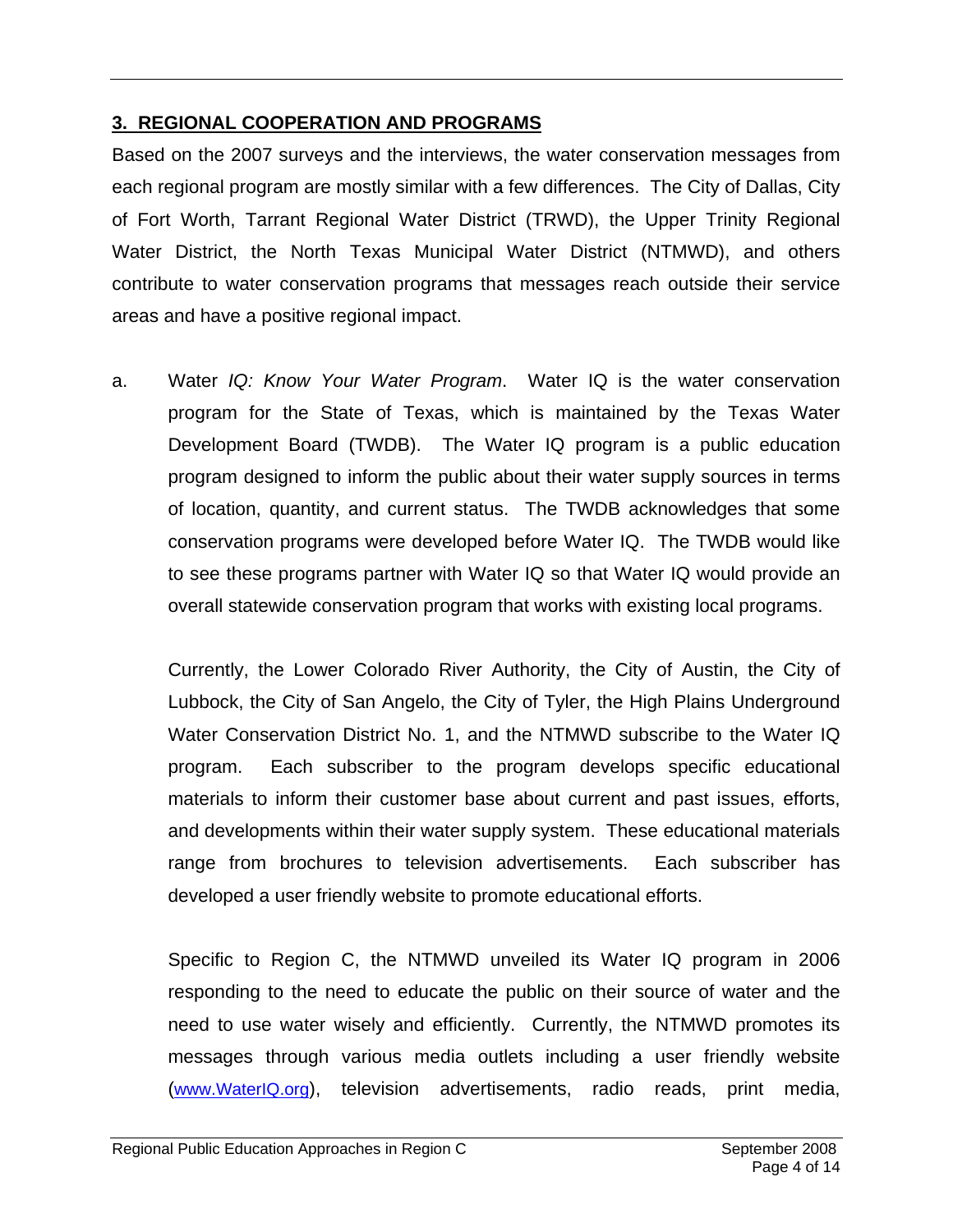brochures, and an extension community outreach program. All of the educational messages are geared towards driving the consumer to the Water IQ website to learn more about conservation tips and information and knowing the current location and status of the District's water supplies. Information on the Water IQ website includes the District's conservation efforts, current water planning developments within the District, recent and current advertisement campaigns, a "Water IQ quiz," an interactive "Water IQ home," various other related water conservation links. In addition to the Water IQ program, NTMWD provides numerous speaking engagements to civic community, and school organizations.

b. *Save Water Nothing Can Replace It Program.* In 2002, the City of Dallas through the Dallas Water Utilities developed its own regional public education campaign to promote conservation efforts within the city and its customer cities. The Save Water program promotes conservation efforts through the use of various forms of media including television, billboards, print advertisements, a user friendly website, classroom materials, and public speaking engagements. This program promotes water conservation by educating the public on ways that citizens can conserve water.

As mentioned above, the City of Fort Worth and the TRWD also participate in the Save Water program, and encourage their customers to participate in the program. Tarrant Regional Water District also promotes several other elementary school water conservation education initiatives directed towards grade school children. These initiatives include the Major Rivers program, the Newspapers in Education program, and the Water Wise program. These initiatives require the coordination and support of the City of Fort Worth and other cities for them to be taught in the schools. The Newspapers in Education program is a program that partners with the Fort Worth Star-Telegram to bring water conservation issues to the classroom with the newspaper. More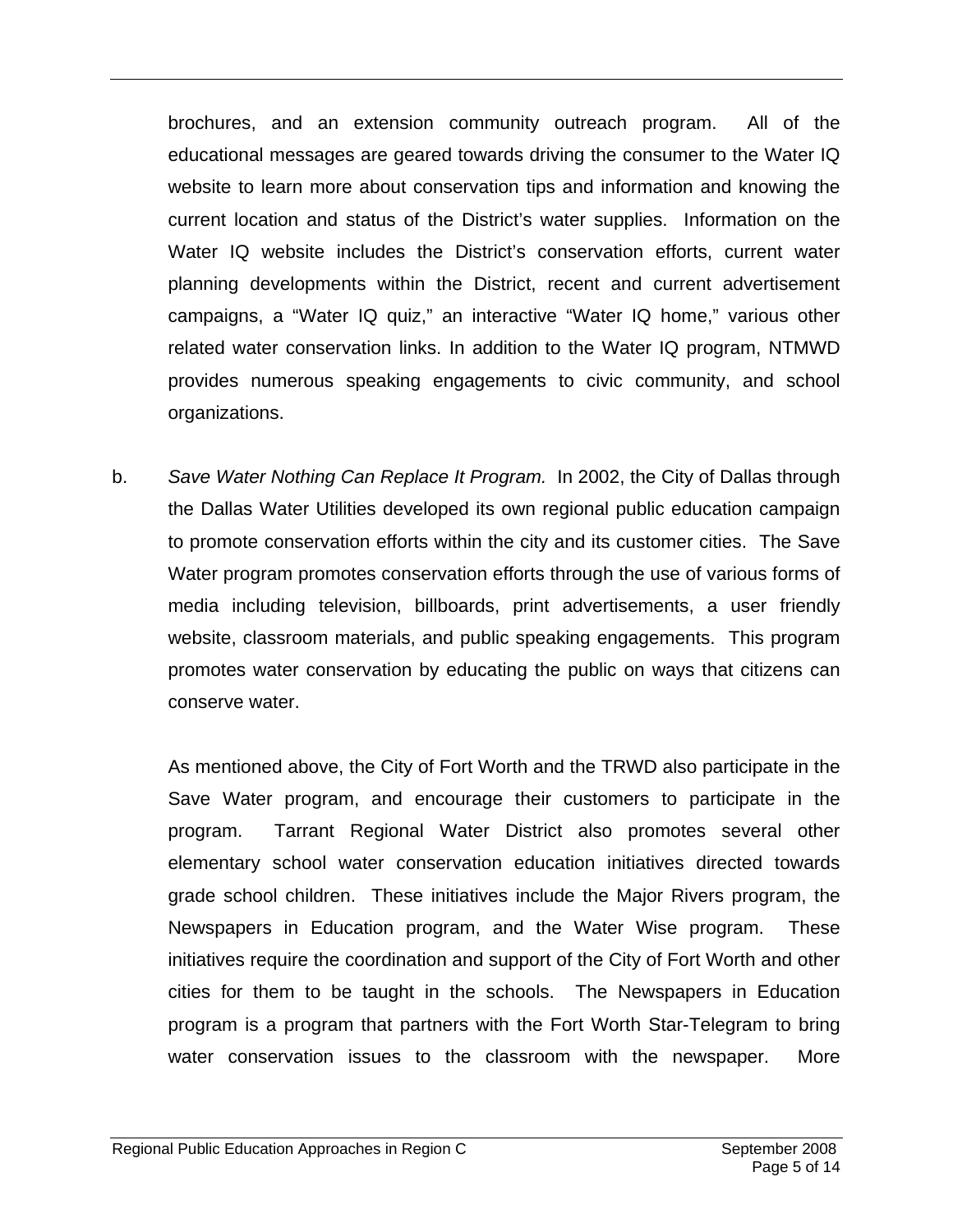information on these programs can be obtained from the following website: http://www.trwd.com/Prod/Conservation.asp

c. The Upper Trinity Regional Water District has embarked on a customer city/user web based educational program (http://www.utrwd.com/WaterConservation.htm).

#### **4. ADDITIONAL COMMUNICATION WITH SELECTED WUGS AND WWPS**

Twenty four entities were contacted to gather more specific information on their public education approaches and their willingness to cooperate on common regional messages. The entities were asked a series of questions. These questions were designed to be as open-ended as possible to promote in-depth responses.

a. Would you be open to partnering with other entities to convey a region-wide water conservation message? If so, what would you like that message to include?

Of the entities that responded to this question, all supported the development of a regional message. One respondent noted that several water conservation managers periodically meet to discuss water conservation issues. These monthly water conservation manager meetings were also discussed and reinforced at a recent Alliance for Water Efficiency workshop hosted by the San Antonio Water System.<sup>1</sup>

The following are specific responses from the entities surveyed:

• *"The North Texas Municipal Water District is actively involved in promoting a region-wide water conservation message through our Water IQ program. This program includes a dedicated website (www.WaterIQ.org) as well as media advertisement (television, radio, billboards, print media, etc.) and various outreach events throughout the year. Use of Water IQ materials is available to our member cities and customers as well as others in* 

 $\overline{a}$ 

<sup>&</sup>lt;sup>1</sup> Information obtained from a panel discussion at the March 13, 2008 Alliance for Water Efficiency workshop hosted by the San Antonio Water System.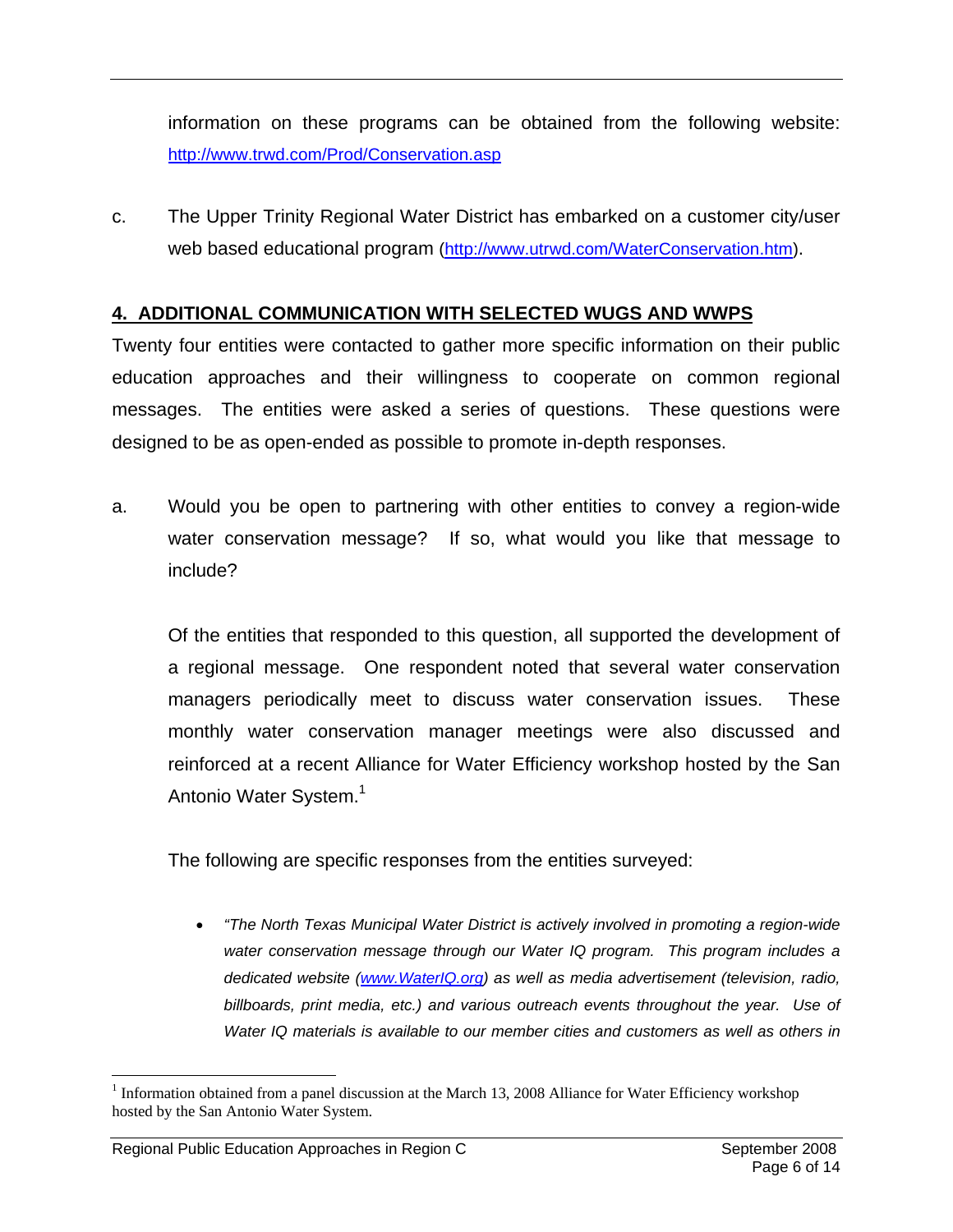*the region who participate in the program. This program promotes the message that water is a finite resource and we can all make lifestyle changes to conserve it. It offers generic tips on how you can save water during daily activities." North Texas Municipal Water District* 

- *"Yes, include educational information on long term benefits and consequences if serious implementation is not applied." City of North Richland Hills*
- *"Yes, in 2007, Dallas formed a partnership with Tarrant Regional Water District (TRWD) to expand its "Save Water" campaign beyond its service area borders. TRWD currently uses Dallas' widely recognized "Save Water. Nothing Can Replace It" brand for its campaign. It was determined that the universal "Save Water" message can be used in any public outreach initiative, therefore we would like to see that message included as part of a regional effort." City of Dallas*
- *"Yes, conservation information aimed at young people." City of Azle*
- *"As a matter of fact, we already do. Last fall a small group of water education coordinators began meeting to compare notes. The group has grown to 16 with 3 water districts and several cities represented. We are currently working on elementary blocks of information regarding landscaping and irrigation systems." City of Plano*
- *"Yes, a unified regional message should be specific to the needs of the overall region and not focused on a specific problem in one area. The message should be a basic water conservation message that is applicable for long term. The objective would be to get a*  consistent message to the public that will encourage a culture change to water *conservation permanently not seasonal or drought driven." City of Lewisville*
- *"Yes, Tarrant Regional Water District has a great message. I think that we should all use theirs." City of Mansfield*
- *"Yes, we are currently meeting with Plano, Frisco, Rowlett, and others for producing a*  landscaping guide and program for all landscapes. As for regionally, there should be one *consistent message." City of Allen*
- *"Yes, a regional unified message could help educate our region to understand: where their water comes from, why conservation in North Texas is an important tool for water-*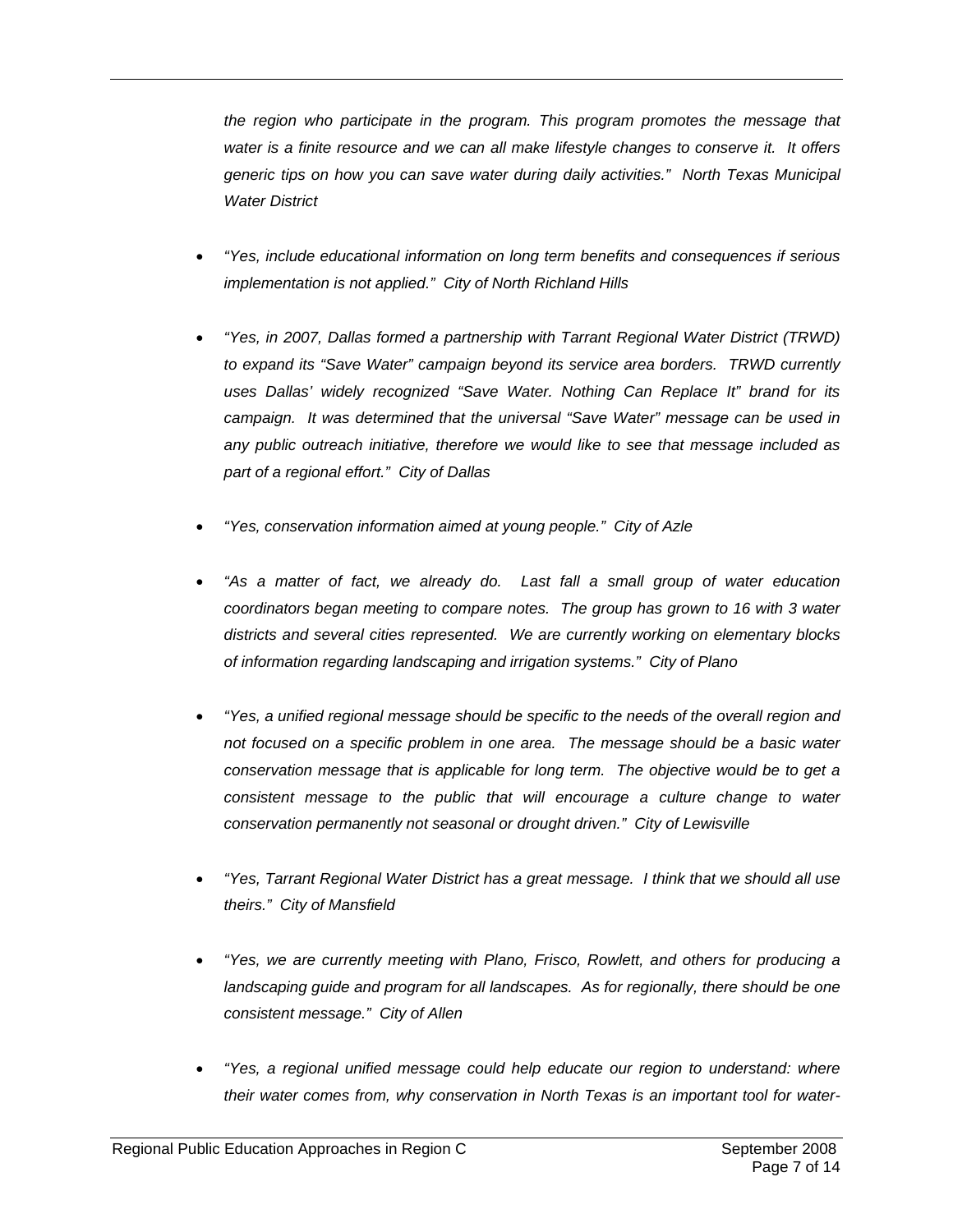*use reduction, why their efforts will help plan for water resources with this region's growth, and how their indoor and outdoor habits can conserve and save them water." City of Frisco* 

- *"(Currently) Coordinating with Plano, Richardson, and McKinney water conservation*  managers. Monthly meeting on water conservation and public message." City of *Carrollton*
- *"Yes, we would be open to partnering with other entities to convey a region-wide water conservation message. We already are a member city of the North Texas Municipal Water District, and they publicize water conservation via television, radio, and print media." City of Wylie*
- b. Would you be inclined to contribute financially to a region-wide program?

The overall responses to this question were positive. Although, concerns were noted on contribution amounts and in ensuring this program met the needs of the respondents' agencies. Other entities noted that a regional water conservation message could be developed by the North Central Texas Council of Governments, since the majority of the respondents already contribute financially to this organization.

c. In your opinion, which method of public education or public outreach would prove the most effective for the overall cost?

The responses to this question varied. The following are some of the responses:

• *"Both public education and public outreach are aimed to increase the knowledge of water and to hopefully increase the desire to alter the social behaviors of the consumer as related to water conservation and the wise and efficient use of the water supply. Both strategies, dependent on the educational/outreach strategies implemented, are quite extensive. North Texas Municipal Water District feels that both public education and public outreach are vital to changing the consumer's knowledge and use of their water supply." North Texas Municipal Water District*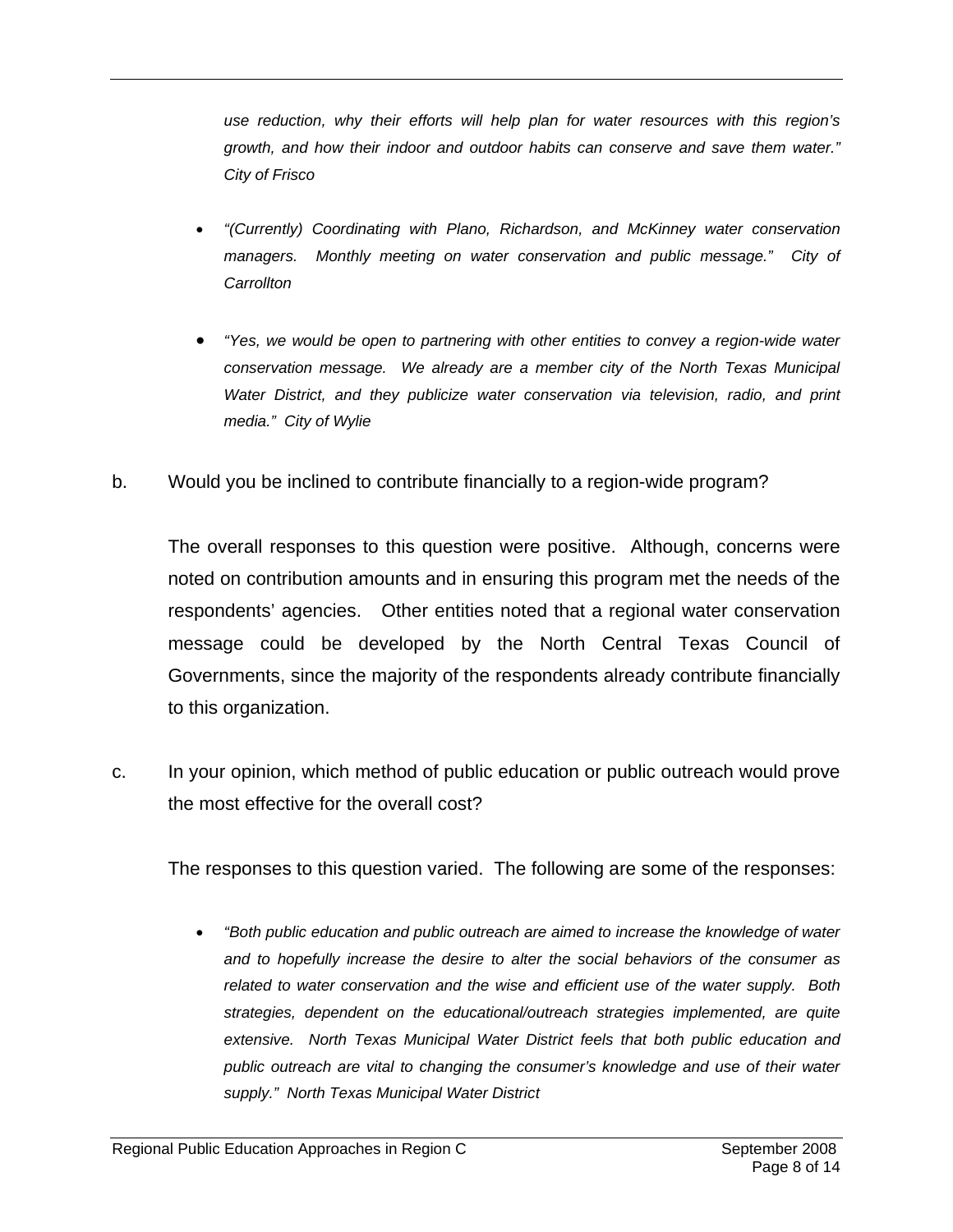- *"Web pages and television ads." City of Plano*
- *"Building partnerships and coalitions with other water purveyors are the most effective outreach methods due to economics of scale. In other words, if several entities pool their economic, technical and grassroots resources, their efforts will yield exponential results." City of Dallas*
- *"Billboard advertisements and handouts/mailouts." City of Lewisville*
- *"Newspaper publications and web-site education." City of North Richland Hills*
- *"Education for young people that could be taken home and talked about." City of Azle*
- *"Print ads and media. Television messaging (i.e. cable outreach channels) do not reach everyone. Water bill inserts are helpful." City of Allen*
- *"Our free irrigation audit program has been one of our more successful education outreaches. Another success is home owner association meetings where we have the opportunity to speak to each neighborhood and personally educate them on the programs offered." City of Frisco*
- *"City focuses on well coordinated and planned public education events to large audiences, instead of a lot of smaller events." City of Carrollton*
- *"Interactive web-site for water conservation." City of Wylie*
- d. Please provide lessons learned from your current public education/information programs.

The responses to lessons learned were quite varied from irrigation issues to the importance of educating elementary school children.

• *"Through the implementation and yearly post campaign research of the Water IQ program, it is proven that when one increases their knowledge of the water supply, they are more apt to make a conscious effort to use water wisely and efficiently. Research*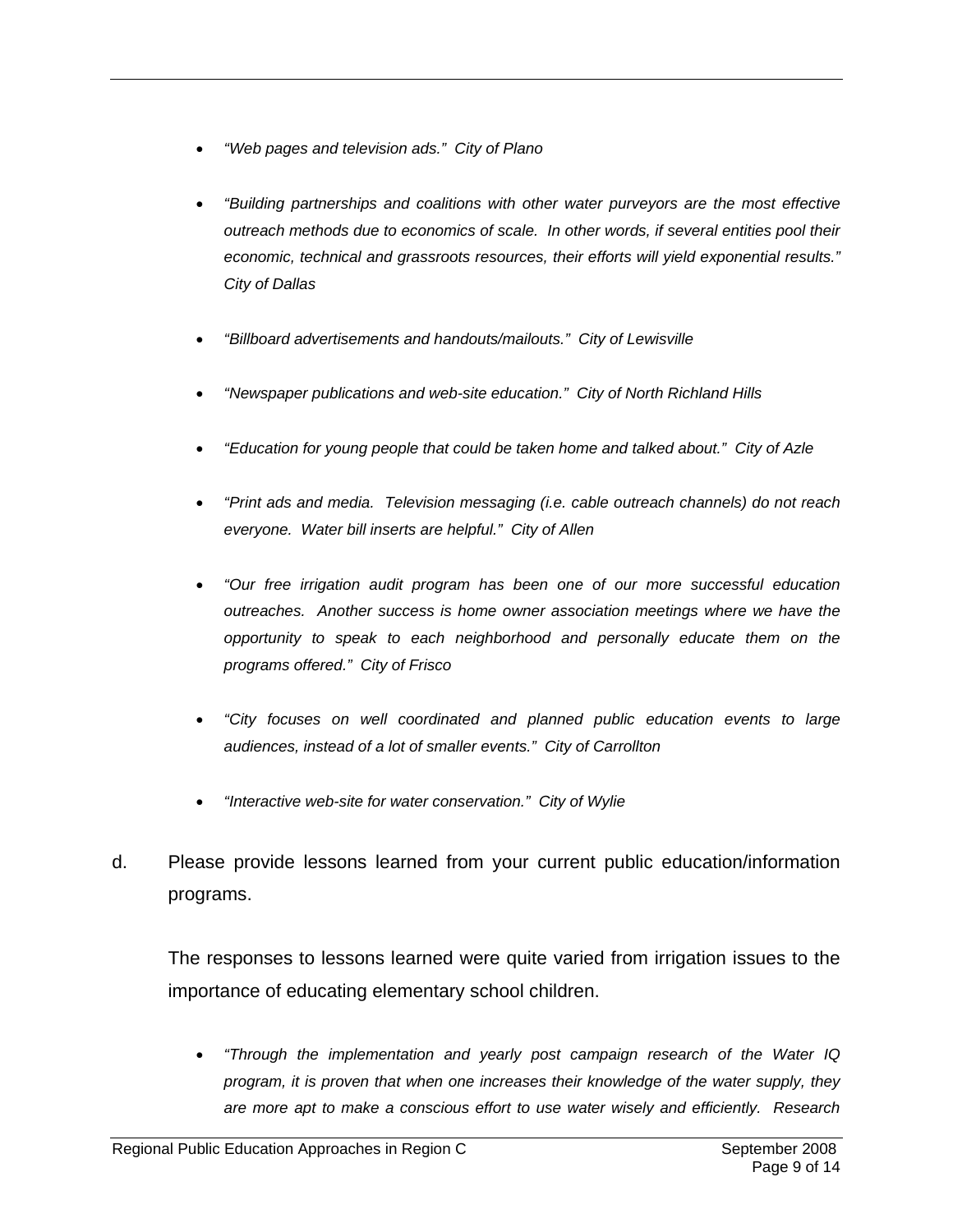*has also shown that consumers relate their water savings to indoor practices and that a progression to savings outdoor is needed through future awareness efforts. Research also has shown that with repetitive messaging and a reminder of wise water practices, consumers will retain the awareness and initiate or continue water conserving practices. An awareness campaign whether water related or for other resources is an expensive but necessary strategy that must be ongoing to achieve results now and in the future." North Texas Municipal Water District* 

- *"Education programs work best when the content is elementary and easy to take action as opposed to heavy text brochures that go into a lot of detail. Many people are just too busy to absorb vast amounts of information; however, resources should be provided for those interested in digging deeper. Getting most people to do something small is better than overwhelming them and having them do nothing." City of Plano*
- *"People just don't understand the depth and the scope of the issue." City of Mansfield*
- *"Always perform pre and post analysis on the effectiveness of your outreach efforts. If using outside consultants, hold them accountable for achieving results. Don't be afraid to abandon a concept that does not work." City of Dallas*
- *"It has to be continuous and ongoing." City of Lewisville*
- *"Need to create several methods to get public's attention and motivational devices are very important." City of North Richland Hills*
- *"You cannot reach everyone…and most do not read the bill inserts. North Texas should target school-aged people." City of Allen*
- *"We've found that many homeowners are not familiar with their sprinkler system timer's settings and their landscape's actual watering needs. One minute of outdoor watering*  wasted, or a matter of thousands of gallons wasted, contributes to a huge potential *savings and reshaping of traditional thoughts on landscape management." City of Frisco*
- *"Citizens seem more willing to be more cooperative when they have an understanding of the importance of water conservation." City of Wylie*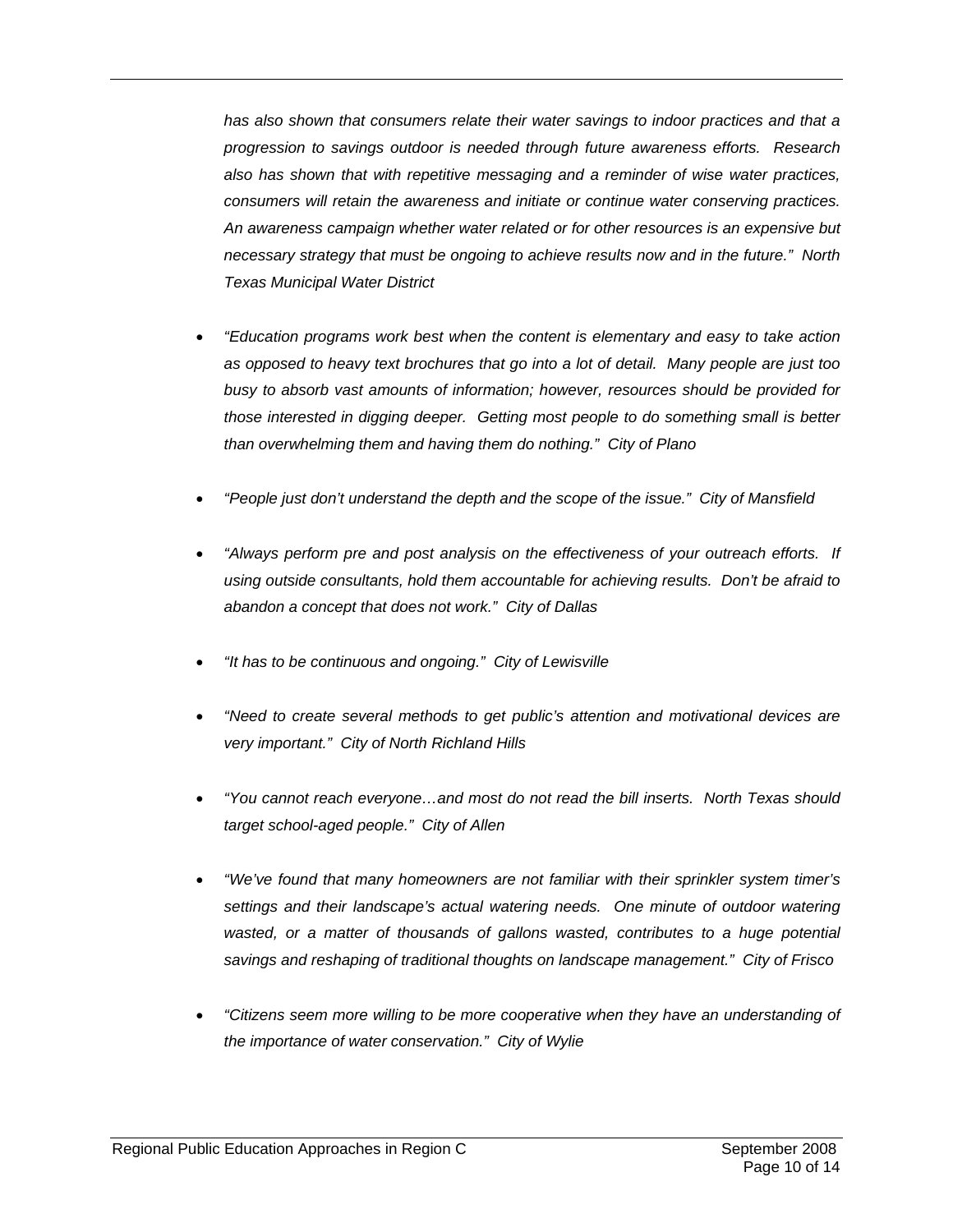• *"We've found that many homeowners are not familiar with their sprinkler system timer's settings and their landscape's actual watering needs. One minute of outdoor watering*  wasted, or a matter of thousands of gallons wasted, contributes to a huge potential *savings and reshaping of traditional thoughts on landscape management." City of Frisco* 

### **5. CONCLUSION**

- a. Public Outreach programs are in effect and are being actively pursued by most of the water providers within Region C. The major water providers have extended their programs to media outlets (radio, television, print, and signage) that reach the entire Region C area. The smaller and mid-size water providers generally utilize pamphlets, bill inserts, school programs, websites, etc. to convey their water conservation messages.
- b. At present, there is not a common, regional public outreach program. 'Water IQ' and 'Save Water Nothing Can Replace It' are programs that educate a great majority of water customers in the region. Most water suppliers agree that there is value in joining together to present a uniform water conservation message. Although an amount of money was not specified, there was some agreement regarding financial contributions.

Efforts are underway by the major water providers to further coordinate conservation public education and information activities and water conservation strategies implementation to achieve a common regional approach.

Many of the mid-sized and small water providers are attempting to further coordinate a regional approach for water conservation public education and information activities and the implementation of water conservation strategies.

Some entities suggested that programs administered by the North Central Texas Council of Governments (NCTCOG) could be a possible vehicle to provide a common regional water conservation educational and information message.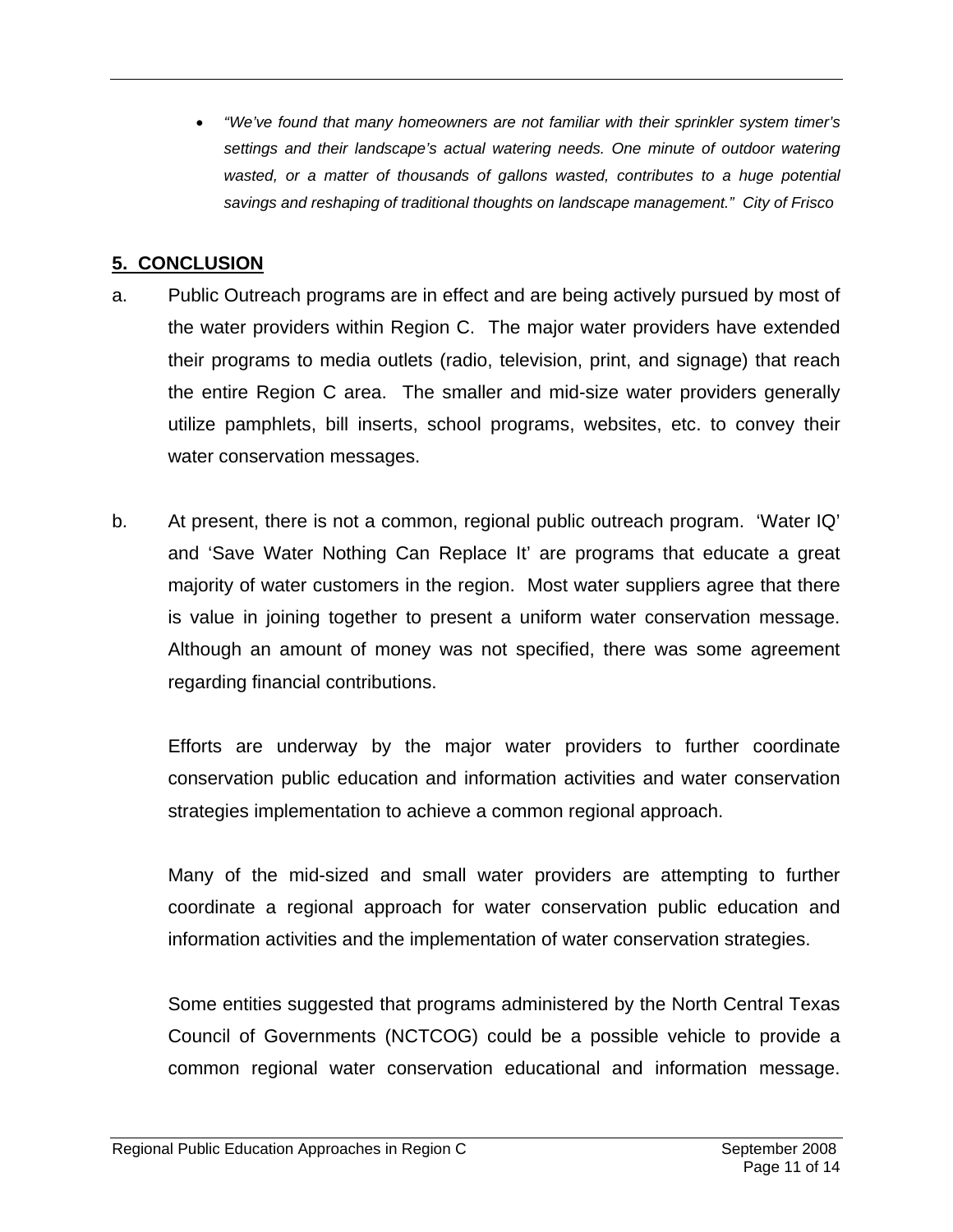(Note: A component of the current Region C Planning effort includes interface with the NCTCOG's program known as Vision North Texas.)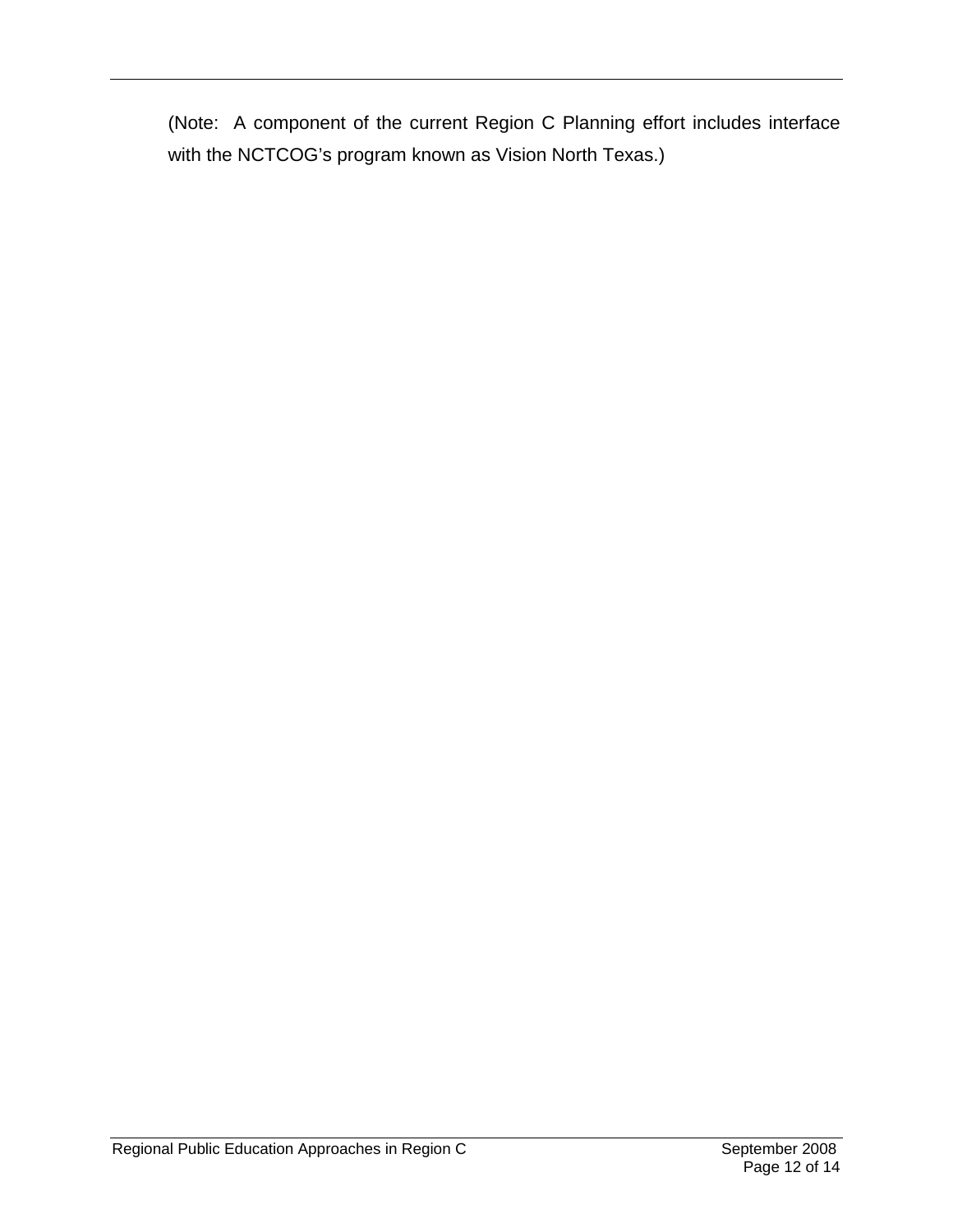# **ATTACHMENT A**

## **ENTITIES CONTACTED FOR FOCUS GROUP SURVEY**